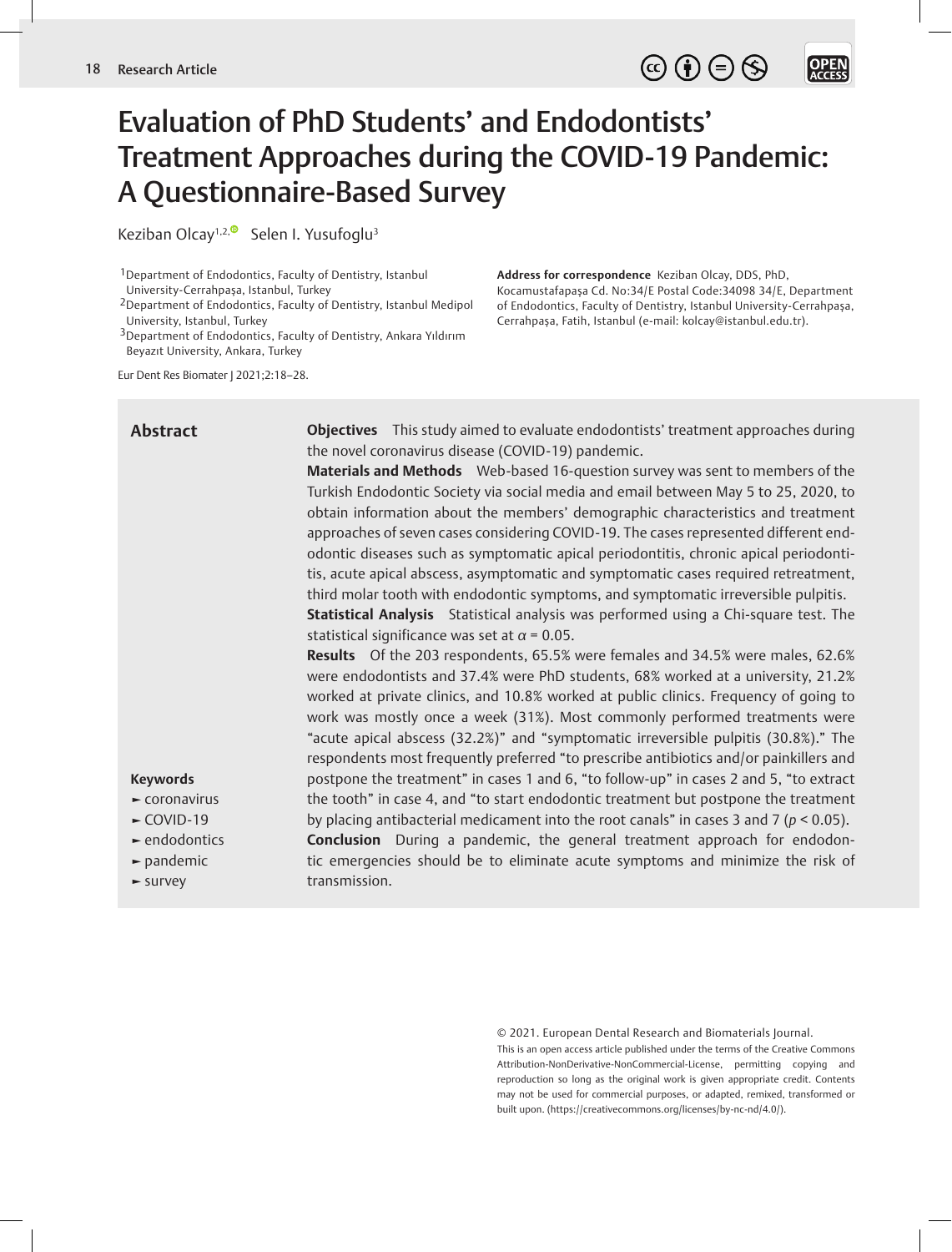## **Introduction**

On December 31, 2019, the World Health Organization (WHO) reported that cases of pneumonia of unknown etiology<sup>1</sup> occurred in the city of Wuhan, in the province of Hubei, China.2 The cause of these cases was found to be a new coronavirus (2019-nCoV), which had not been previously detected in humans and the disease was named as the new coronavirus disease (COVID-19), but it was later renamed as severe acute respiratory syndrome-coronavirus-2  $(SARS-CoV-2).<sup>3</sup>$ 

The virus is transmitted from person to person mainly through close contact and droplets that infected individuals scatter into the environment through speech, coughing, and sneezing.3 The agent is also transmitted to the oral, nasal, and eye mucosa by hand contact with surfaces contaminated with these droplets.4 The presence of COVID-19 has been detected in the saliva of infected patients<sup>5</sup> and can be transmitted directly or indirectly with saliva.6 Moreover, many live virus particles have been identified on the epithelial surface of the oral mucosa and on the dorsum of tongue of the SARS-CoV-2-positive patient.7

Angiotensin-converting enzyme II (ACE2) is the main host cell receptor of the virus. ACE2 receptors are abundant in oral mucosal tissues, salivary glands, and especially in epithelial cells of the tongue which are considered a potential high risk for the SARS-CoV-2 infection.<sup>7</sup> ACE2 has also been found on the tongue and mouth.<sup>7</sup> These receptors are considered to play a target role in the binding of 2019-nCoV and increase susceptibility to infection in individuals.6 Additionally, dental professionals are likely to transmit 2019-nCoV due to prolonged face-to-face contact with the patient<sup>4</sup> and aerosols formed during dental procedures.<sup>8</sup> Besides, the incubation period of SARS-CoV-2 disease is 5 to 6 days on average, and in some cases, symptoms of the disease are observed after 14 days, $4$  but this period can be extend up to 24 days. $9,10$  As many people experience only mild symptoms of the dis $e$ ase<sup>11</sup> and individuals who have no symptoms can easily transmit the disease,<sup>12</sup> dental professionals are highly likely to encounter 2019-nCoV and spread the disease.

Among dental professionals, endodontists are highly likely to encounter patients with suspected or diagnosed SARS-CoV-2 infection<sup>10</sup> because (1) endodontists are the first contact for patients with odontogenic pain and/or swelling, (2) endodontic emergencies receive the majority of dental emergency applications $13$  during the COVID-19 pandemic, $14$  and (3) endodontic treatment is time consuming and thus requires long-term close contact with the patient. The use of air–water sprays and high-speed tools during treatment also causes a considerable amount of aerosol formation.15 Since 2019-nCoV can live for at least 3 hours in aerosols and days on surfaces,<sup>16</sup> SARS-CoV-2 is likely to be transmitted by aerosol transmission. Therefore, endodontic specialists could increase the risk of spreading the infection.

Emergency treatments in endodontics describe conditions that are caused by infection or inflammation of the pulpal and/or periapical tissues, often with severe pain or swelling, and require urgent diagnosis and treatment. These are problematic situations that create some special difficulties for both the specialist and the patient in diagnosis and treatment approach. Endodontists employed different treatment approaches for patients who applied for emergency treatment in endodontics during the pandemic period. Therefore, this questionnaire-based survey identifies the treatment approaches used and contributes to a consensus on the endodontic treatment procedures and the patient management protocol to apply during the COVID-19 pandemic.

## **Materials and Methods**

Ethical approval of the study design was obtained from the Institutional Review Board of Istanbul Medipol University (Approval Number:10840098–604.01.01-E.14696/326) and Ministry of Health of Turkey. Verbal consent was obtained from the patients whose radiographs were used for reference in the study. In this survey, the participants were only given information about the patients in accordance with the clinical scenarios and radiographs provided for reference. Only the principal researcher had access to the data. Participation in the study was voluntary, and the questionnaires were anonymous to ensure the privacy of all information obtained from the study.

#### **Sample Size Calculation**

There are totally 704 PhD students and endodontists in endodontic departments registered with the Turkish Endodontics Association. Therefore the population size of the study group was 704. The confidence level of the research was calculated as 95% and confidence interval (margin of error) was 5.81 with the power analysis. The sample size was calculated as 203 participants, representing 90% power. When the number of participants reached 203, the survey was completed.

## **Design of the Survey and Data Collection**

An online 16-question survey (available at: *https://docs. google.com/forms/d/e/1FAIpQLScW4E87E1yaDvN54ec3zA\_ KkqUjBu0zawCHclO0ypooz\_8h2w/viewform?usp=pp\_url*) and a brief cover letter describing the study was formulated using Google forms. The survey data were collected during a 3-week period from May 5 to 25, 2020. The estimated completion time for the questionnaire was 3 to 4 minutes. A list of current members of the Turkish Endodontic Society was obtained from its web site, and a link to the survey was sent via social media (Instagram) and e-mail to all members. Of the 620 people the survey reached, 203 responded to the questionnaire.

The participants were asked to record the following:

- Demographic data (gender, age, professional experience, education level, and place of work).
- Information about COVID-19 (frequency of going to work, the endodontic diseases treated, and the preferred methods of communication with patients during the COVID-19 pandemic).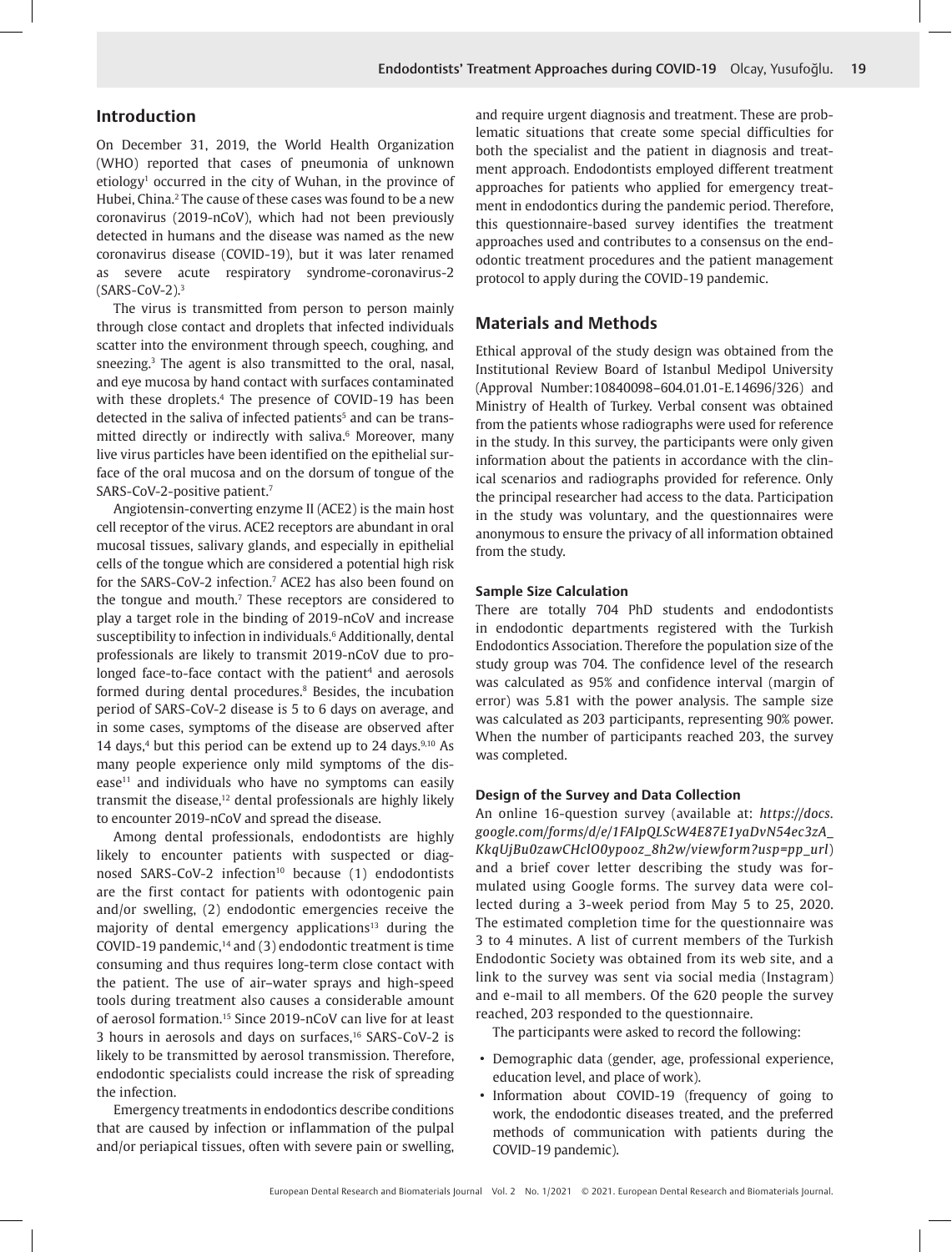• Treatment approaches the respondents would apply to seven cases selected among patients who presented to the Department of Endodontics, Faculty of Dentistry, Istanbul Medipol University, between March 16 and April 23, 2020.

All clinical cases were structured as multiple-choice questions, and each participant was requested to choose only one treatment option for each case. However, participants were able to select more than one option to answer the following questions: "Which of the following diseases did you treat during the COVID-19 pandemic?" and "How do you communicate with the patients during the COVID-19 pandemic?" The respondents could choose from the following seven treatment options:

- 1. Prescribe antibiotics and/or painkillers and postpone treatment.
- 2. Start endodontic treatment but postpone full treatment by removing coronal pulp tissue only.
- 3. Start endodontic treatment but postpone full treatment by placing a material-like devitalizing/eugenol liquid on the pulp.
- 4. Start endodontic treatment but postpone full treatment by placing antibacterial medicament into the root canals.
- 5. Start endodontic treatment and complete all treatment procedures.
- 6. Tooth extraction.
- 7. Follow-up.

The participants were asked to select a treatment approach for the following seven cases, considering their current situation during the COVID-19 outbreak:

Case 1 (symptomatic apical periodontitis): A 51-year-old systemically healthy female patient presents with a complaint of severe pain lasting for a week in the left mandibular molar region. The patient received fixed prosthetic restoration on the painful area a few months prior. There is no periapical swelling. What is your treatment approach for tooth 37? (**►Fig. 1A**).

Case 2 (chronic apical periodontitis): A 74-year-old systemically healthy male patient presents with a fall in a 25-year bridge in the maxillary anterior region. All teeth under the bridge are devastated to the cementoenamel junction but there is no pain or swelling. What is your treatment approach for tooth 21? (**►Fig. 1B**).

Case 3 (acute apical abscess): A 17-year-old systemically healthy male patient presents with a complaint of severe pain lasting five days in the right mandibular molar region. Tooth 46 has profound caries with positive percussion and palpation. There is intraoral swelling in the apical of tooth 46. What is your treatment approach for tooth 46? (**►Fig. 1C**).

Case 4 (third molar tooth with endodontic symptoms): A 40-year-old systemically healthy female patient presents with a complaint of severe pain for 3 days in the upper right molar region. Severe percussion sensitivity is present in teeth 17 and 18. There is no caries on tooth 17. On tooth 18, there is a profound caries on the buccal surface, palpation is negative, and there is no intraoral swelling. What is your treatment approach for tooth 18? (**►Fig. 1D**).

Case 5 (asymptomatic case required retreatment): A 22-year-old systemically healthy female patient presents with a fracture in the right mandibular molar region. The patient received root canal treatment of tooth 46, 3 years ago, and there is a limited fracture in the coronal restoration. The patient has no discomfort other than sensitivity observed occasionally during chewing. Percussion and palpations are negative, and there is no swelling. What is your treatment approach for tooth 46? (**►Fig. 1D**).

Case 6 (symptomatic case required retreatment): A 55-year-old systemically healthy male patient presents



**Fig. 1** Radiographies of the cases in the survey. (**A**) Radiography of case 1. (**B**) Radiography of case 2. (**C**) Radiography of case 3. (**D**) Radiography of cases 4 and 5. (**E**) Radiography of case 6. (**F**) Radiography of case 7.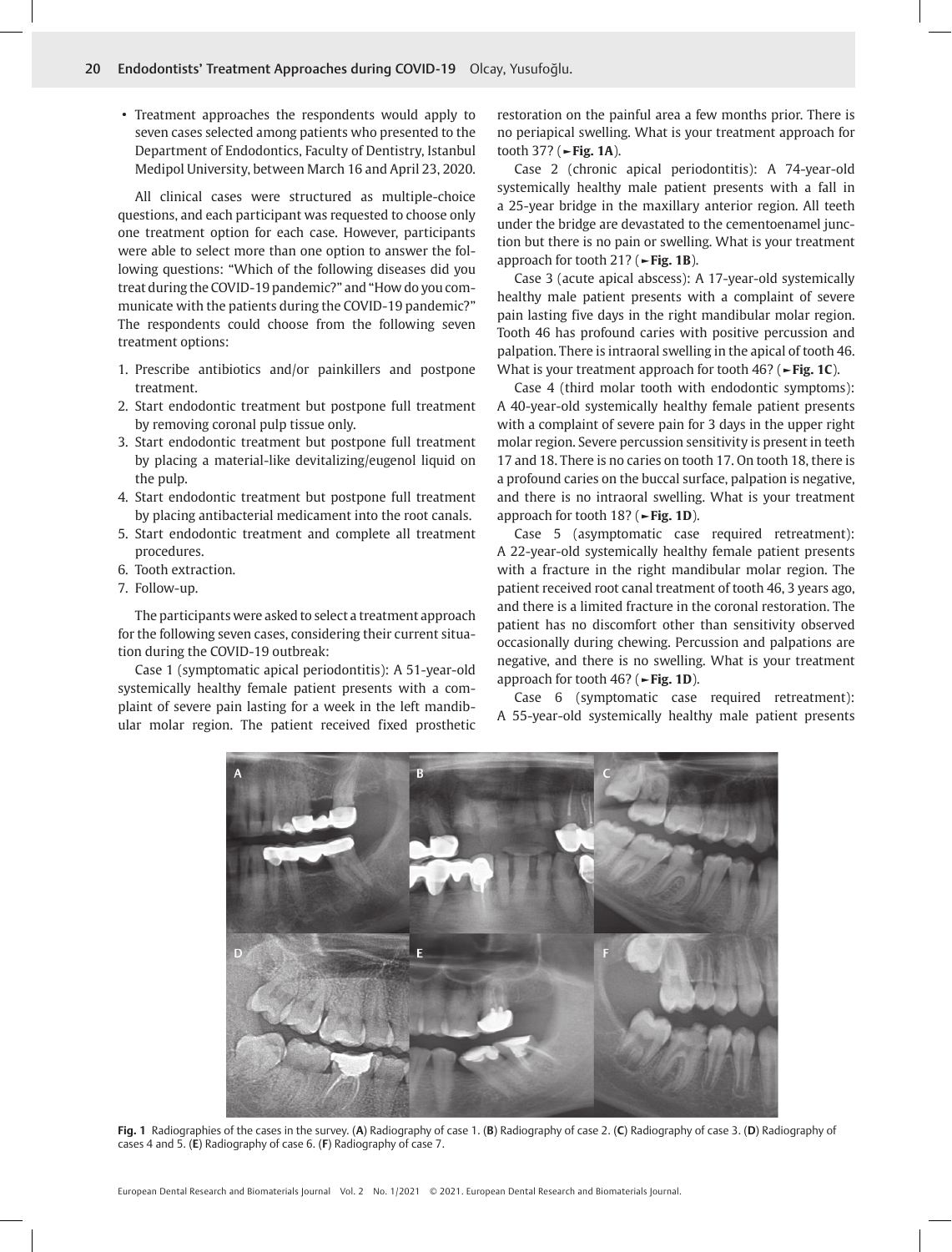with severe pain in the maxillary left molar region. The patient received root canal treatment of tooth 27, 5 years ago. Tooth 27 has severe percussion sensitivity, palpation is negative, and there is no swelling. What is your treatment approach for tooth 27? (**►Fig. 1E**).

Case 7 (symptomatic irreversible pulpitis): A 10-year-old systemically healthy male patient presents with severe pain in the lower right molar region. Tooth 46 has severe percussion sensitivity, and there is a long-term complaint of severe pain that begins spontaneously. There is no swelling. What is your treatment approach for tooth 46? (**►Fig. 1F**).

## **Statistical Analysis**

The obtained data were exported as a Microsoft Excel (2007) spreadsheet (Microsoft Office, Redmond, California, United States). Statistical evaluation was performed using SPSS statistical software program (SPSS 22.0, SPSS Inc., Chicago, Illinois, United States). Descriptive statistics (frequencies) were calculated for all the recorded variables for each group. Differences of the measured variables were assessed using a Chi-square test. A *p*-value of <0.05 was considered significant for all tests.

## **Results**

A total of 203 PhD students and endodontists participated in the present study, giving a response rate of 28.8%. All participants completed the questionnaires, and there were no missing answers. Of the participants, 65.5% were females (*n* = 133) and 34.5% were males (*n* = 70). Most of the participants were aged 31 to 40 years (45.3%, *n* = 92), followed by 20 to 30 years (41.4%, *n* = 84), 41 to 50 years (9.9%, *n* = 20), and 51 to 60 years (3.0%, *n* = 6); only one participant was aged over 61 (0.5%). While 34% of the participants had less than 5 years' experience (*n* = 69), 44.3% had 6 to 15 years (*n* = 90), 16.3% had 16 to 25 years ( $n = 33$ ), and 5.4% had more than 25 years of experience (*n* = 11). Of the participants, 62.6% were endodontists (*n* = 127), and 37.4% were PhD students in endodontics (*n* = 76). Among the respondents, 68% worked at university clinics (*n* = 138), 21.2% at private clinics (*n* = 43), and 10.8% at public clinics (*n* = 22). While 23.2% of the participants stated that they did not go to the clinic/hospital during the pandemic period (*n* = 47), 7.9% went once a month (*n* = 16), 22.2% went twice a month (*n* = 45), 31% went once a week (*n* = 63), 13.3% went twice a week or more  $(n = 27)$ , and 2.5% stated that they went to the clinic every day  $(n = 5)$ . During the COVID-19 pandemic, the participants reported that 82.3% of treated cases were acute apical abscess (*n* = 167), 78.8% were symptomatic irreversible pulpitis (*n* = 160), and 68.5% were symptomatic apical periodontitis (*n* = 139; **►Table 1**). To communicate with their patients, 58.1% stated that they were face to face (*n* = 118), 55.2% were by phone (*n* = 112), 10.8% were via social media ( $n = 22$ ), and 3.9% used video conferencing  $(n = 8)$ .

For case 1, 42.4% of the participants chose to prescribe antibiotics and/or painkillers and postpone the treatment (*n* = 86), followed by 23.6%, who opted to start endodontic treatment but postpone the treatment by placing the antibacterial medicament into the root canals ( $n = 48$ ;  $\rightarrow$  Fig. 2A). For case 2, 48.3% preferred to follow-up with the patient (*n* = 98) and 16.7% opted to prescribe antibiotics and/or painkillers and postpone the treatment (*n* = 34; **►Fig. 2B**). For case 3, 48.8% chose to start endodontic treatment but postpone the treatment by placing the antibacterial medicament into the root canals (*n* = 99), and 24.6% preferred to prescribe antibiotics and/or painkillers and postpone treatment ( $n = 50$ ;  $\blacktriangleright$  Fig. 2C). For case 4, 54.7% preferred tooth extraction ( $n = 111$ ), followed by 22.2%, who opted to prescribe antibiotics and/or painkillers and postpone the treatment ( $n = 45$ ;  $\rightarrow$  Fig. 2D). For case 5, 65.5% decided to follow-up ( $n = 133$ ), and 15.8% opted to prescribe antibiotics and/or painkillers and postpone the treatment (*n* = 32; **►Fig. 2E**). For case 6, 38.4% chose to prescribe antibiotics and/or painkillers and postpone the treatment  $(n = 78)$ , and 21.7% preferred to extract the tooth  $(n = 44; \rightarrow$ Fig. 2F). For case 7, 38.9% preferred to start endodontic treatment but postpone the treatment by placing the medicament into the root canals ( $n = 79$ ), and 15.3% preferred to start endodontic treatment and complete the treatment procedures (*n* = 31; **►Fig. 2G**).

|  | <b>Table 1</b> Information about the diseases treated by the participants during the COVID-19 pandemic |  |  |  |  |  |  |
|--|--------------------------------------------------------------------------------------------------------|--|--|--|--|--|--|
|--|--------------------------------------------------------------------------------------------------------|--|--|--|--|--|--|

|                                                       |                                   |                | <b>Responses</b> | Cases (%) |
|-------------------------------------------------------|-----------------------------------|----------------|------------------|-----------|
|                                                       |                                   | $\mathsf{n}$   | Percentage       |           |
| "Which of the following dis-                          | Reversible pulpitis<br>21         |                | 4.05             | 10.34     |
| eases did you treat during the<br>COVID-19 pandemic?" | Symptomatic irreversible pulpitis | 160            | 30.83            | 78,82     |
|                                                       | Asymptomatic apical periodontitis |                | 1.35             | 3.45      |
|                                                       | Symptomatic apical periodontitis  | 139            | 26.78            | 68.47     |
|                                                       | Chronic apical abscess            | 8              | 1.54             | 3.94      |
|                                                       | Acute apical abscess              | 167            | 32.18            | 82.27     |
|                                                       | Retreatment                       | 15             | 2.89             | 7.39      |
|                                                       | Regenerative endodontic treatment | $\overline{2}$ | 0.39             | 0.99      |
| Total                                                 |                                   | 519            | 100.00           | 242.36    |

Abbreviation: COVID-19, novel coronavirus disease 2019.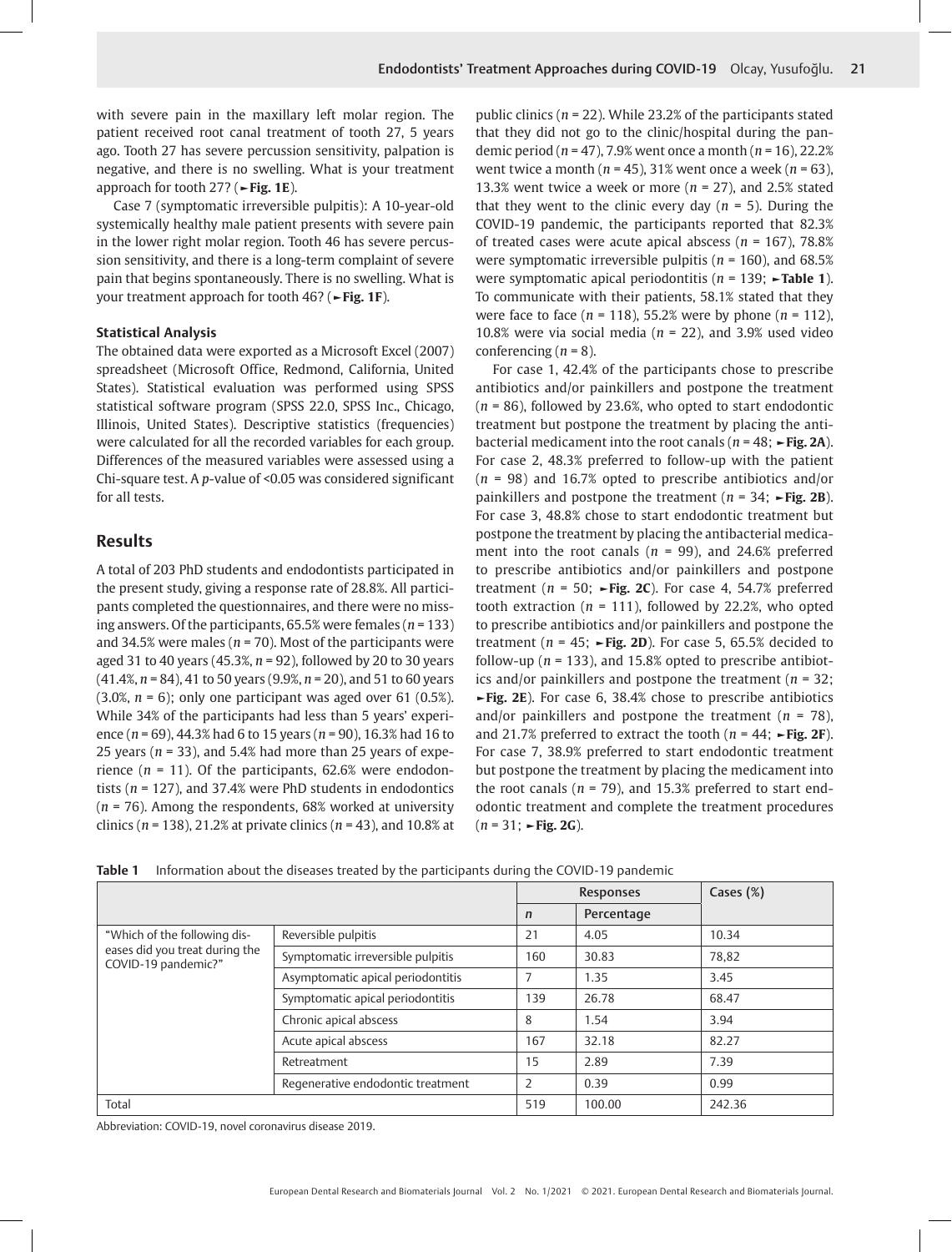A statistically significant difference was found between the female and male participants about treatment approaches for cases 1, 3, 6, and 7 (*p* < 0.05; **►Table 2**). For cases 1 and 6, female participants mostly chose to prescribe antibiotics and/or painkillers and postpone the treatment; and for case 7, female participants preferred to start endodontic treatment but postpone the treatment by placing the antibacterial medicament into the root canals (*p* < 0.05). For case 3, male participants preferred to start endodontic treatment but postpone the treatment by placing the antibacterial medicament into the root canals (*p* < 0.05).

A statistically significant difference was observed between the age groups regarding the treatment approaches selected for cases 1, 2, and 4 (*p* < 0.05;

**►Table 3**). For case 1, age groups preferred to prescribe antibiotics and/or painkillers and postpone the treatment  $(p < 0.05)$ . For case 2, follow-up was the most common treatment approach for participants in the 20 to 30 and 31 to 40 years of age groups ( $p < 0.05$ ). However, those in the 41 to 50 years of age group opted to prescribe antibiotics and/or painkillers and postpone treatment or follow-up equally for case 2, showing a significant difference from the other options ( $p < 0.05$ ). For case 4, all age groups preferred tooth extraction as the most common treatment approach ( $p < 0.05$ ).

Regarding professional experience, all experience levels opted to follow-up with the patient in case 2, showing a statistically significant difference (*p* < 0.05; **►Table 4**).



**Fig. 2** Graphs showing the distribution of participants' treatment approaches for the cases in the survey. (**A**) Graph showing results of case 1. (**B**) Graph showing results of case 2. (**C**) Graph showing results of case 3. (**D**) Graph showing results of case 4. (**E**) Graph showing results of case 5. (**F**) Graph showing results of case 6. (**G**) Graph showing results of case 7. Blue: To prescribe antibiotics and painkillers and postpone treatment; Orange: To start the endodontic treatment and postpone the treatment by removing coronal pulp tissue only; Grey: To start the endodontic treatment and postpone the treatment by placing a material like devitalizing / eugenol liquid on the pulp; Yellow: To start endodontic treatment and postpone the treatment by placing the antibacterial medicament in to the root canals; Light Blue: To start endodontic treatment and complete the all treatment procedures; Green: Tooth extraction; Navy Blue: Follow-up.

|        |        | 1(%) | 2(%) | 3(%) | 4(%) | 5(%) | 6(%) | 7(%) | $\chi$ $2^b$ | p -Value             |
|--------|--------|------|------|------|------|------|------|------|--------------|----------------------|
| Case 1 | Female | 49.6 | 5.3  | 6.8  | 20.3 | 11.3 | 0.0  | 6.8  | 17.894       | 0.007a               |
|        | Male   | 28.6 | 7.1  | 1.4  | 30.0 | 20.0 | 4.3  | 8.6  |              |                      |
| Case 2 | Female | 17.3 | 1.5  | 0.8  | 6.0  | 7.5  | 13.5 | 53.4 | 7.448        | 0.281                |
|        | Male   | 15.7 | 4.3  | 0.0  | 8.6  | 14.3 | 18.6 | 38.6 |              |                      |
| Case 3 | Female | 30.1 | 7.5  | 3.0  | 47.4 | 9.8  | 0.8  | 1.5  | 12.89        | $0.045$ <sup>a</sup> |
|        | Male   | 14.3 | 8.6  | 1.4  | 51.4 | 20.0 | 4.3  | 0.0  |              |                      |
| Case4  | Female | 24.1 | 0.8  | 2.3  | 3.8  | 0.8  | 56.4 | 12.0 | 6.753        | 0.344                |
|        | Male   | 18.6 | 2.9  | 1.4  | 2.9  | 4.3  | 51.4 | 18.6 |              |                      |
| Case 5 | Female | 19.5 | 0.8  | 0.8  | 4.5  | 1.5  | 9.0  | 63.9 | 6.685        | 0.351                |
|        | Male   | 8.6  | 0.0  | 0.0  | 8.6  | 2.9  | 11.4 | 68.6 |              |                      |
| Case 6 | Female | 44.4 | 0.0  | 0.8  | 16.5 | 1.5  | 21.8 | 15.0 | 16.326       | $0.012$ <sup>a</sup> |
|        | Male   | 27.1 | 2.9  | 0.0  | 22.9 | 10.0 | 21.4 | 15.7 |              |                      |
| Case 7 | Female | 16.5 | 20.3 | 4.5  | 42.9 | 8.3  | 3.0  | 4.5  | 16.233       | $0.013$ <sup>a</sup> |
|        | Male   | 11.4 | 14.3 | 4.3  | 31.4 | 28.6 | 2.9  | 7.1  |              |                      |

**Table 2** Distribution of participants' responses to cases by gender

#### $^{a}p < 0.05$ .

b Chi-square test. (1) To prescribe antibiotics and painkillers and postpone treatment; (2) to start the endodontic treatment and postpone the treatment by removing coronal pulp tissue only; (3) to start the endodontic treatment and postpone the treatment by placing a material like devitalizing/eugenol liquid on the pulp; (4) to start endodontic treatment and postpone the treatment by placing the antibacterial medicament in to the root canals; (5) to start endodontic treatment and complete the all treatment procedures; (6) tooth extraction; (7) follow-up.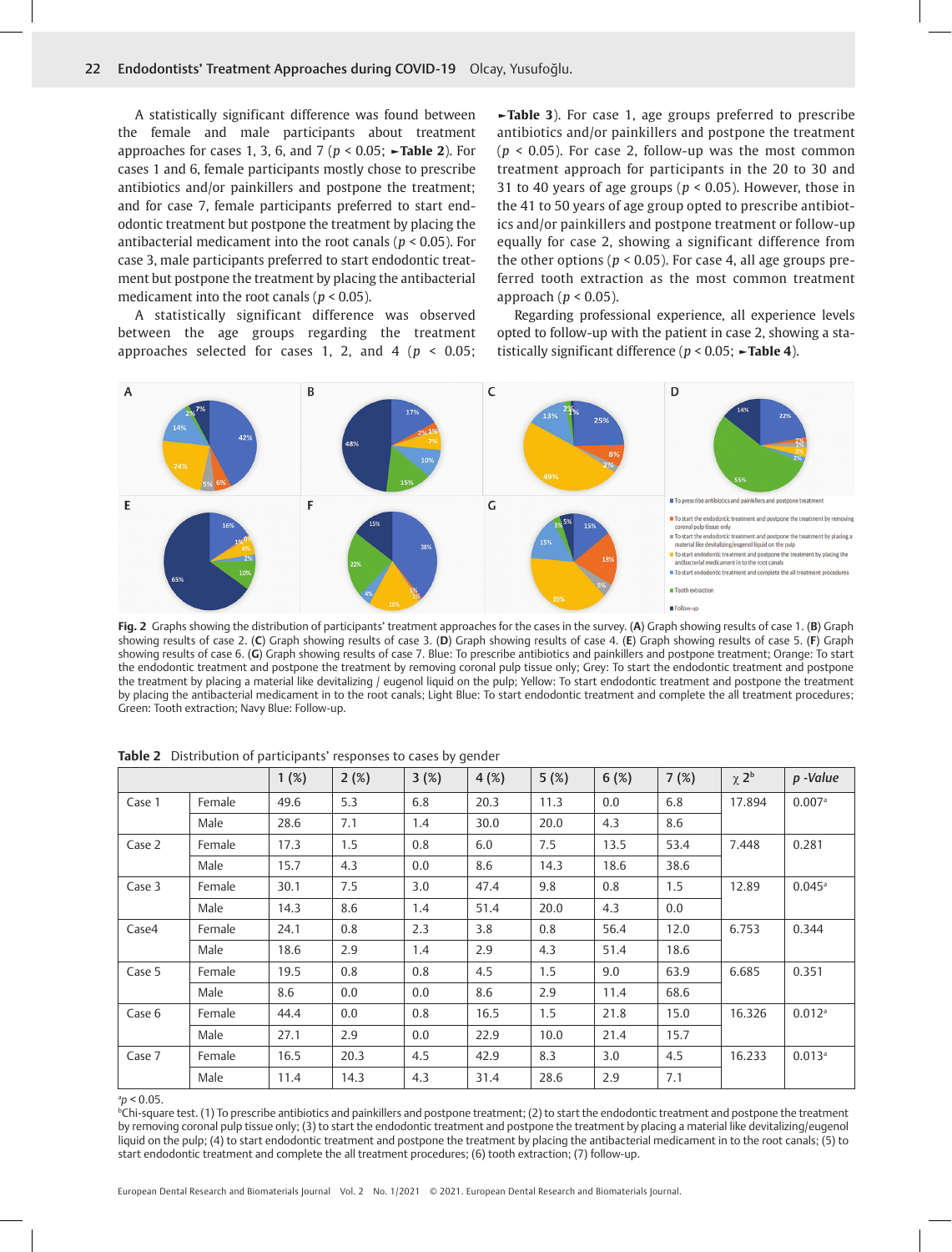|        | Case and age $(1 \%)$<br>(y) |      | 2(%) | 3(%)    | 4(%) | 5(%)    | 6(%) | 7(%) | $\chi$ 2 <sup>b</sup>     | $ p -$ Value |
|--------|------------------------------|------|------|---------|------|---------|------|------|---------------------------|--------------|
| Case 1 | $20 - 30$                    | 44.0 | 2.4  | 8.3     | 23.8 | 7.1     | 3.6  | 10.7 | 33.058 0.016 <sup>a</sup> |              |
|        | $31 - 40$                    | 38.0 | 6.5  | 2.2     | 25.0 | 22.8    | 0.0  | 5.4  |                           |              |
|        | $41 - 50$                    | 55.0 | 20.0 | 0.0     | 20.0 | 5.0     | 0.0  | 0.0  |                           |              |
|        | $50+$                        | 42.9 | 0.0  | 14.3    | 14.3 | 14.3    | 0.0  | 14.3 |                           |              |
| Case 2 | $20 - 30$                    | 16.7 | 2.4  | 0.0     | 7.1  | 7.1     | 17.9 | 48.8 | 45.632 0.001 <sup>a</sup> |              |
|        | $31 - 40$                    | 15.2 | 2.2  | 0.0     | 6.5  | 9.8     | 13.0 | 53.3 |                           |              |
|        | $41 - 50$                    | 30.0 | 5.0  | 0.0     | 5.0  | 10.0    | 20.0 | 30.0 |                           |              |
|        | $50+$                        | 0.0  | 0.0  | 14.3    | 14.3 | 42.9    | 0.0  | 28.6 |                           |              |
| Case 3 | $20 - 30$                    | 21.4 | 10.7 | 3.6     | 51.2 | 8.3     | 2.4  | 2.4  | 18.01                     | 0.455        |
|        | $31 - 40$                    | 28.3 | 5.4  | 1.1     | 48.9 | 15.2    | 1.1  | 0.0  |                           |              |
|        | $41 - 50$                    | 30.0 | 5.0  | 5.0     | 40.0 | 15.0    | 5.0  | 0.0  |                           |              |
|        | $50+$                        | 0.0  | 14.3 | 0.0     | 42.9 | 42.9    | 0.0  | 0.0  |                           |              |
| Case 4 | $20 - 30$                    | 16.7 | 0.0  | 2.4     | 1.2  | 0.0     | 66.7 | 13.1 | 31.266 0.027 <sup>a</sup> |              |
|        | $31 - 40$                    | 27.2 | 1.1  | 2.2     | 3.3  | 3.3     | 46.7 | 16.3 |                           |              |
|        | $41 - 50$                    | 25.0 | 5.0  | 0.0     | 15.0 | 5.0     | 40.0 | 10.0 |                           |              |
|        | $50+$                        | 14.3 | 14.3 | 0.0     | 0.0  | 0.0     | 57.1 | 14.3 |                           |              |
| Case 5 | $20 - 30$                    | 15.5 | 1.2  | 0.0     | 6.0  | 2.4     | 7.1  | 67.9 | 15.618 0.619              |              |
|        | $31 - 40$                    | 15.2 | 0.0  | 1.1     | 7.6  | $0.0\,$ | 13.0 | 63.0 |                           |              |
|        | $41 - 50$                    | 20.0 | 0.0  | 0.0     | 0.0  | 5.0     | 5.0  | 70.0 |                           |              |
|        | $50+$                        | 14.3 | 0.0  | 0.0     | 0.0  | 14.3    | 14.3 | 57.1 |                           |              |
| Case 6 | $20 - 30$                    | 35.7 | 2.4  | 1.2     | 17.9 | 2.4     | 19.0 | 21.4 | 14.223 0.714              |              |
|        | $31 - 40$                    | 41.3 | 0.0  | 0.0     | 19.6 | 5.4     | 21.7 | 12.0 |                           |              |
|        | $41 - 50$                    | 45.0 | 0.0  | 0.0     | 15.0 | 5.0     | 30.0 | 5.0  |                           |              |
|        | $50+$                        | 14.3 | 0.0  | 0.0     | 28.6 | 14.3    | 28.6 | 14.3 |                           |              |
| Case 7 | $20 - 30$                    | 15.5 | 20.2 | 7.1     | 34.5 | 11.9    | 2.4  | 8.3  | 14.765 0.678              |              |
|        | $31 - 40$                    | 14.1 | 15.2 | 3.3     | 41.3 | 18.5    | 3.3  | 4.3  |                           |              |
|        | $41 - 50$                    | 20.0 | 15.0 | $0.0\,$ | 40.0 | 20.0    | 5.0  | 0.0  |                           |              |
|        | $50+$                        | 0.0  | 42.9 | 0.0     | 57.1 | 0.0     | 0.0  | 0.0  |                           |              |

**Table 3** Distribution of participants' responses to cases by age groups

#### $^{a}p < 0.05$ .

 $^{\rm b}$ Chi-square test. (1) To prescribe antibiotics and painkillers and postpone treatment; (2) to start the endodontic treatment and postpone the treatment by removing coronal pulp tissue only; (3) to start the endodontic treatment and postpone the treatment by placing a material like devitalizing/eugenol liquid on the pulp; (4) to start endodontic treatment and postpone the treatment by placing the antibacterial medicament in to the root canals; (5) to start endodontic treatment and complete the all treatment procedures; (6) tooth extraction; (7) follow-up.

In terms of education level, both endodontists and PhD students most frequently chose to prescribe antibiotics and/or painkillers and postpone treatment for case 1, showing a statistically significant difference (*p* < 0.05; **►Table 5**).

For cases 1, 3, 5, and 7, a significant difference was found regarding participants' place of work (*p* < 0.05; **►Table 6**). For case 1, participants working at a university and at public clinics chose most commonly to prescribe antibiotics and/or painkillers and postpone treatment, while participants working in the private sector chose to start endodontic treatment and complete all the treatment procedures (*p* < 0.05). However, for cases 3 and 7, all groups preferred to start endodontic treatment but postpone the treatment by placing the antibacterial medicament into the root canals, and for case 5, follow-up was the most common treatment approach with a significant difference (*p* < 0.05).

## **Discussion**

As in many countries worldwide, the spread of COVID-19 has increased in Turkey.<sup>17</sup> Studies to develop an effective drug and vaccine specific to 2019-nCOV are continuing rapidly all over the world. Since the beginning of the pandemic, important steps have been taken in this regard. With the start of the normalization process, dentists have started to accept patients again to supply the increasing need for dental health services.18 Therefore, considering that the incubation period of the disease may extend up to 24 days, $9,10$  it may be inevitable to provide services in the same environment for patients with and without COVID-19.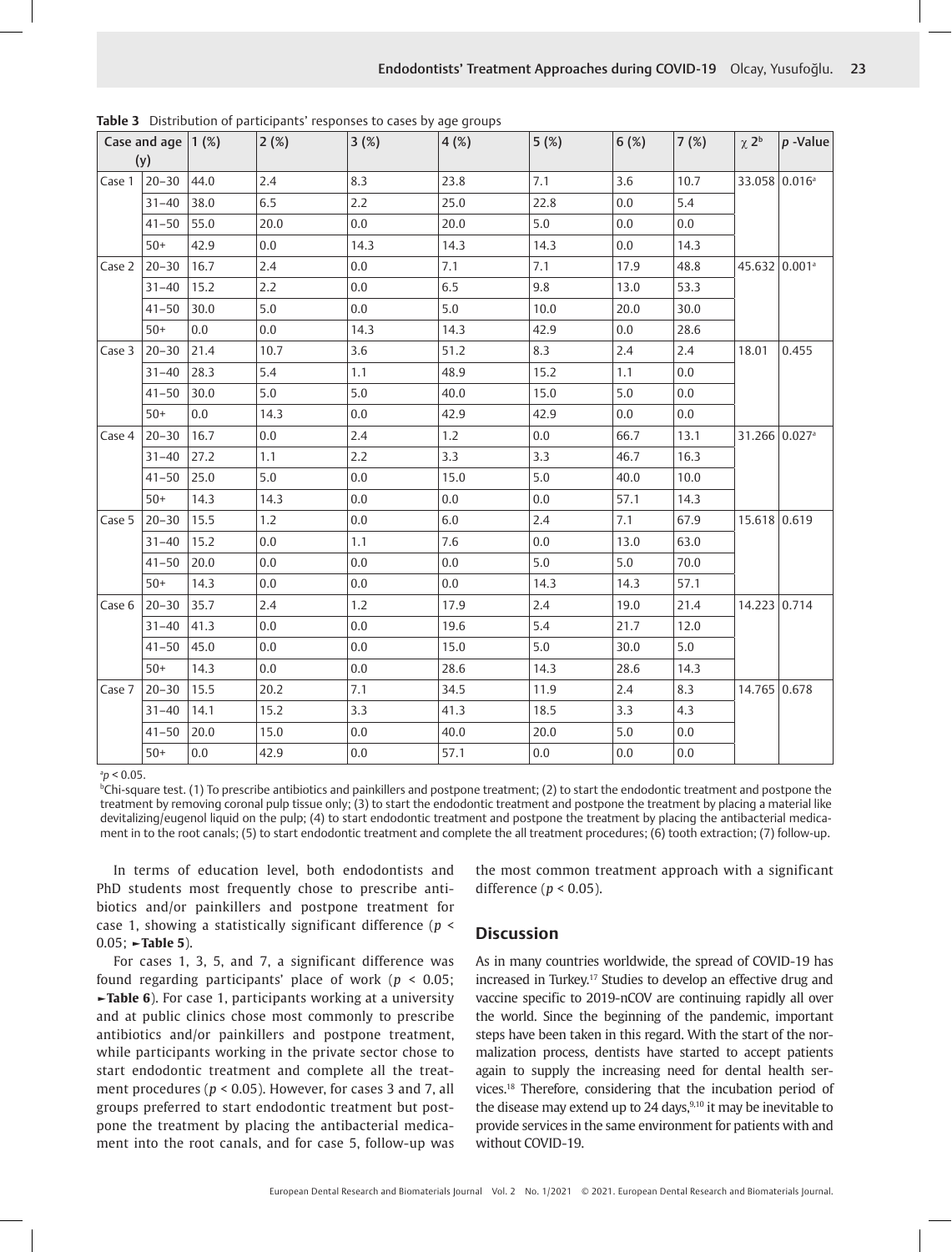| Case and age (y) |           | 1(%) | 2(%) | 3(%)    | 4(%)  | 5(%) | 6(%) | 7(%) | $\chi 2^b$ | $p$ -Value           |
|------------------|-----------|------|------|---------|-------|------|------|------|------------|----------------------|
| Case 1           | < 5       | 43.5 | 2.9  | 10.1    | 24.6  | 4.3  | 2.9  | 11.6 | 24.051     | 0.152                |
|                  | $6 - 15$  | 42.2 | 6.7  | 2.2     | 23.3  | 20.0 | 1.1  | 4,4  |            |                      |
|                  | $16 - 25$ | 42.4 | 12.1 | 0.0     | 24.2  | 15.2 | 0.0  | 6.1  |            |                      |
|                  | $>25$     | 36.4 | 0.0  | 9.1     | 18.2  | 27.3 | 0.0  | 9.1  |            |                      |
| Case 2           | $<$ 5     | 18.8 | 2.9  | 0.0     | 7.2   | 5.8  | 18.8 | 46.4 | 34.214     | $0.012$ <sup>a</sup> |
|                  | $6 - 15$  | 14.4 | 2.2  | 0.0     | 5.6   | 10.0 | 14.4 | 53.3 |            |                      |
|                  | $16 - 25$ | 24.2 | 3.0  | 0.0     | 9.1   | 9.1  | 15.2 | 39.4 |            |                      |
|                  | $>25$     | 0.0  | 0.0  | 9.1     | 9.1   | 36.4 | 0.0  | 45.5 |            |                      |
| Case 3           | $<$ 5     | 21.7 | 13.0 | 4.3     | 50.7  | 5.8  | 1.4  | 2.9  | 23.498     | 0.172                |
|                  | $6 - 15$  | 30.0 | 3.3  | 1.1     | 46.7  | 16.7 | 2.2  | 0.0  |            |                      |
|                  | $16 - 25$ | 24.2 | 9.1  | 3.0     | 48.5  | 12.1 | 3.0  | 0.0  |            |                      |
|                  | $>25$     | 0.0  | 9.1  | 0.0     | 54.5  | 36.4 | 0.0  | 0.0  |            |                      |
| Case 4           | 5<        | 15.9 | 0.0  | 4.3     | 0.0   | 0.0  | 68.1 | 11.6 | 25.113     | 0.122                |
|                  | $6 - 15$  | 26.7 | 1.1  | 1.1     | 3.3   | 3.3  | 48.9 | 15.6 |            |                      |
|                  | $16 - 25$ | 24.2 | 3.0  | 0.0     | 9.1   | 3.0  | 42.4 | 18.2 |            |                      |
|                  | $>25$     | 18.2 | 9.1  | 0.0     | 9.1   | 0.0  | 54.5 | 9.1  |            |                      |
| Case 5           | $<$ 5     | 18.8 | 1.4  | 0.0     | 5.8   | 0.0  | 5.8  | 68.1 | 25.317     | 0.116                |
|                  | $6 - 15$  | 15.6 | 0.0  | 1.1     | 7.8   | 1.1  | 12.2 | 62.2 |            |                      |
|                  | $16 - 25$ | 9.1  | 0.0  | 0.0     | 3.0.0 | 3.0  | 12.1 | 72.7 |            |                      |
|                  | $>25$     | 18.2 | 0.0  | 0.0     | 0.0   | 18.2 | 9.1  | 54.5 |            |                      |
| Case 6           | $<$ 5     | 40.6 | 2.9  | 1.4     | 17.4  | 0.0  | 15.9 | 21.7 | 27.65      | 0.068                |
|                  | $6 - 15$  | 38.9 | 0.0  | 0.0     | 21.1  | 7.8  | 20.0 | 12.2 |            |                      |
|                  | $16 - 25$ | 39.4 | 0.0  | 0.0     | 12.1  | 0.0  | 36.4 | 12.1 |            |                      |
|                  | $>25$     | 18.2 | 0.0  | 0.0     | 27.3  | 18.2 | 27.3 | 9.1  |            |                      |
| Case 7           | $<$ 5     | 17.4 | 21.7 | 8.7     | 36.2  | 7.2  | 1.4  | 7.2  | 21.35      | 0.262                |
|                  | $6 - 15$  | 14.4 | 15.6 | 3.3     | 35.6  | 23.3 | 3.3  | 4.4  |            |                      |
|                  | $16 - 25$ | 15.2 | 15.2 | $0.0\,$ | 45.5  | 12.1 | 6.1  | 6.1  |            |                      |
|                  | $>25$     | 0.0  | 27.3 | 0.0     | 63.6  | 9.1  | 0.0  | 0.0  |            |                      |

**Table 4** Distribution of participants' responses to cases by professional experience

a *p* < 0.05.

b Chi-square test. (1) to prescribe antibiotics and painkillers and postpone treatment; (2) to start the endodontic treatment and postpone the treatment by removing coronal pulp tissue only; (3) to start the endodontic treatment and postpone the treatment by placing a material like devitalizing/eugenol liquid on the pulp; (4) to start endodontic treatment and postpone the treatment by placing the antibacterial medicament in to the root canals; (5) to start endodontic treatment and complete the all treatment procedures; (6) tooth extraction; (7) follow-up.

To investigate the different approaches of endodontics specialists and PhD students to endodontic emergencies during the COVID-19 pandemic, an internet-based questionnaire was sent to 704 Turkish Endodontic Society members, and the results were evaluated. The participation rate was 28.8%. Similar to other questionnaire-based studies performed during the COVID-19 outbreak, the ratio between female and male participants was not equal.19-22

According to the data obtained from the respondents, the most frequently treated endodontic diseases during the COVID-19 pandemic were "acute apical abscess (32.2%)," "symptomatic irreversible pulpitis (30.8%)," and "symptomatic apical periodontitis (26.8%)." According to the findings of a recent study, $14$  which examined the characteristics of endodontic emergencies during the COVID-19 outbreak in Wuhan, the majority of endodontic emergency diagnoses are "symptomatic irreversible pulpitis (53.13%)." Similar to the

findings of Yu et al, $14$  in the current survey, the incidence of symptomatic irreversible pulpitis, symptomatic apical periodontitis, and acute apical abscess presented higher rates than other endodontic diseases.

Pain and swelling caused by pulpal infection constitute the majority of endodontic emergencies. The Turkish Ministry of Health Coronavirus Science Committee held on March 23, 2020, included endodontic diseases in the definition of "emergency practices in dentistry."23 In addition, the COVID-19 guidebook published by the Turkey Ministry of Health recommends that emergency dental treatments be performed and nonemergency practices postponed.17 The findings of this study coincided with this suggestion. Overall, the participants of this study preferred the following three treatment approaches for the seven selected cases: (1) prescribe antibiotics and/or painkillers and postpone the treatment, (2) follow-up, and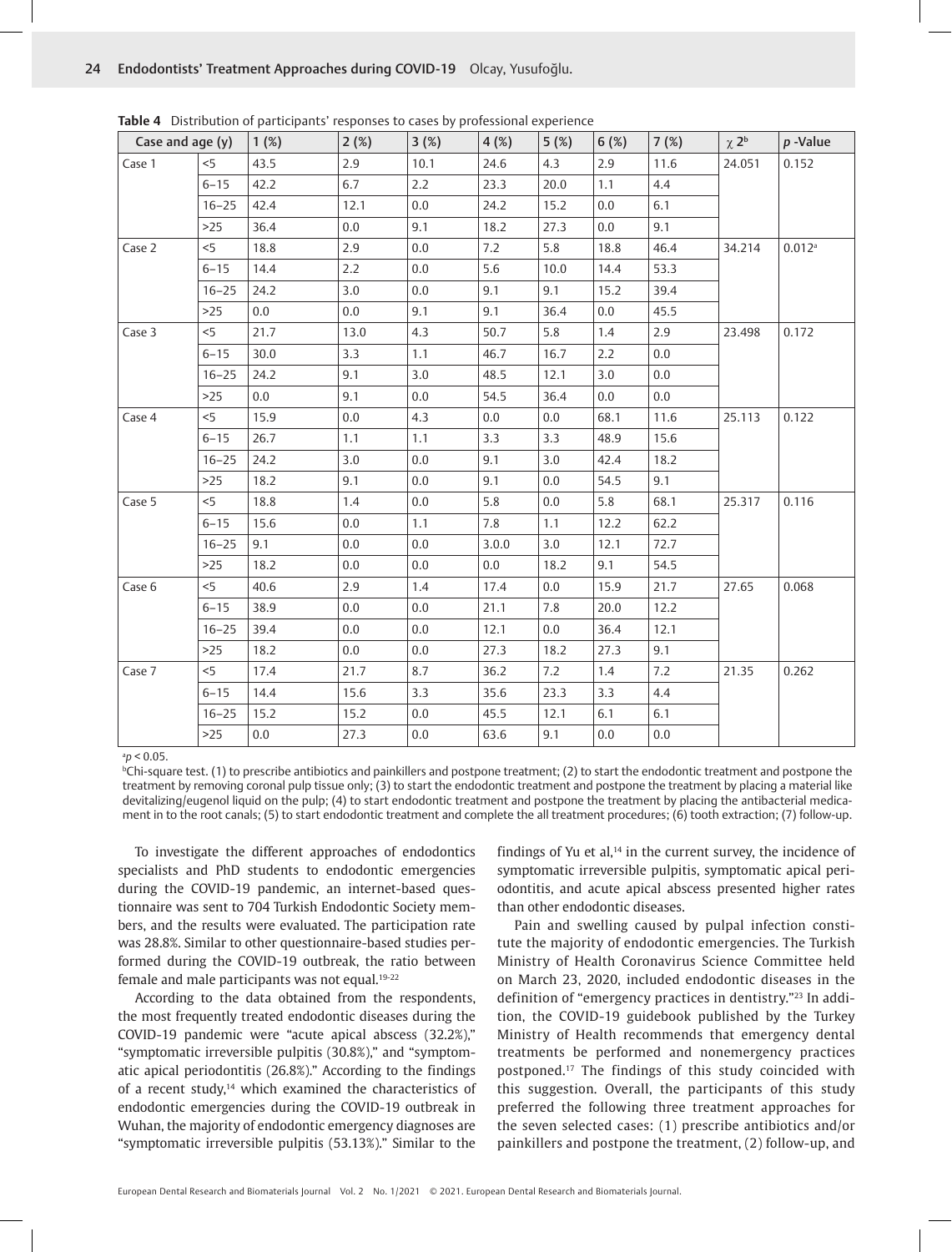|        |                                | 1(%) | $\overline{2}$<br>$(\%)$ | 3(%) | 4(%) | 5(%) | 6(%) | 7(%) | $\chi$ 2 <sup>a</sup> | p-Value              |
|--------|--------------------------------|------|--------------------------|------|------|------|------|------|-----------------------|----------------------|
| Case 1 | Endodontists                   | 40.9 | 6.3                      | 2.4  | 22.8 | 20.5 | 0.0  | 7.1  | 19.013                | $0.004$ <sup>a</sup> |
|        | PhD students in<br>endodontics | 44.7 | 5.3                      | 9.2  | 25.0 | 3.9  | 3.9  | 7.9  |                       |                      |
| Case 2 | Endodontists                   | 13.4 | 2.4                      | 0.8  | 7.1  | 11.8 | 15.0 | 49.6 | 4.388                 | 0.624                |
|        | PhD students in<br>endodontics | 22.4 | 2.6                      | 0.0  | 6.6  | 6.6  | 15.8 | 46.1 |                       |                      |
| Case 3 | Endodontists                   | 24.4 | 5.5                      | 1.6  | 48.8 | 16.5 | 1.6  | 1.6  | 7.646                 | 0.265                |
|        | PhD students in<br>endodontics | 25.0 | 11.8                     | 3.9  | 48.7 | 7.9  | 2.6  | 0.0  |                       |                      |
| Case4  | Endodontists                   | 25.2 | 2.4                      | 1.6  | 3.9  | 3.1  | 47.2 | 16.5 | 10.73                 | 0.097                |
|        | PhD students in<br>endodontics | 17.1 | 0.0                      | 2.6  | 2.6  | 0.0  | 67.1 | 10.5 |                       |                      |
| Case 5 | Endodontists                   | 15.0 | 0.8                      | 0.8  | 7.1  | 1.6  | 12.6 | 62.2 | 5.563                 | 0.474                |
|        | PhD students in<br>endodontics | 17.1 | 0.0                      | 0.0  | 3.9  | 2.6  | 5.3  | 71.1 |                       |                      |
| Case 6 | Endodontists                   | 39.4 | 0.0                      | 0.0  | 17.3 | 6.3  | 21.3 | 15.7 | 8.186                 | 0.225                |
|        | PhD students in<br>endodontics | 36.8 | 2.6                      | 1.3  | 21.1 | 1.3  | 22.4 | 14.5 |                       |                      |
| Case 7 | Endodontists                   | 15.0 | 16.5                     | 3.9  | 37.8 | 18.9 | 2.4  | 5.5  | 4.169                 | 0.654                |
|        | PhD students in<br>endodontics | 14.5 | 21.1                     | 5.3  | 40.8 | 9.2  | 3.9  | 5.3  |                       |                      |

| <b>Table 5</b> Distribution of participants' responses to cases by education level |  |
|------------------------------------------------------------------------------------|--|
|------------------------------------------------------------------------------------|--|

 $^{a}p < 0.05$ .

b Chi-square test. (1) to prescribe antibiotics and painkillers and postpone treatment; (2) to start the endodontic treatment and postpone the treatment by removing coronal pulp tissue only; (3) to start the endodontic treatment and postpone the treatment by placing a material like devitalizing/eugenol liquid on the pulp; (4) to start endodontic treatment and postpone the treatment by placing the antibacterial medicament in to the root canals; (5) to start endodontic treatment and complete the all treatment procedures; (6) tooth extraction; (7) follow-up.

(3) start endodontic treatment but postpone the treatment by placing the antibacterial medicament into the root canals." These results are consistent with the recommendations given in a recent study for endodontic emergency treatments during the COVID-19 pandemic.<sup>10</sup> However, the option to perform a full pulpotomy as recommended in the second management of "symptomatic irreversible pulpitis" and "symptomatic apical periodontitis" in that study<sup>10</sup> was less preferred by the respondents in the current study. The cases included in this survey were selected among real patients who presented to the Istanbul Medipol University Faculty of Dentistry clinics during the COVID-19 pandemic. The distribution of cases represents different endodontic diseases. According to the results for case 1 corresponding to "symptomatic apical periodontitis," the option to prescribe antibiotics and painkillers and postpone the treatment was the most frequently marked treatment approach (42.4%). These results supported the study by Ather et al<sup>10</sup> for the primary management of pain in "symptomatic apical periodontitis" and "symptomatic irreversible pulpitis." However, different from Ather et al,<sup>10</sup> the most preferred treatment option for case 7 representing "symptomatic irreversible pulpitis" was to start endodontic treatment but postpone the treatment by placing the antibacterial medicament into the root canals (total pulpectomy; 39%). However, the full pulpotomy method significantly shortens the duration

of treatment and relieves the patient's acute symptoms quickly and effectively.24 Thus, a full pulpotomy is suitable for reducing the risk of spreading COVID-19 than a total pulpectomy and for effectively eliminating the patient's acute symptoms. While the recommended method for the primary management of acute apical abscess during the COVID-19 pandemic was drainage and pharmacologic therapy,<sup>10</sup> the results of case 3 showed that "starting endodontic and postponing the treatment by placing antibacterial medicament into the root canals" was the preferred method, referred to as "acute apical abscess" in the present study. While it is possible to agree with the recommendation of Ather et al<sup>10</sup> in cases where an acute abscess can be managed with drainage and medical drug use, it may be better to adopt the full pulpectomy approach during the COVID-19 pandemic in cases where abscess drainage is not possible or when the disease recurs. For cases 5 and 6, the respective treatment approaches preferred for retreatment were to follow-up (65.5%) and prescribe antibiotics and/or painkillers and postpone the treatment (38.4%). The participants chose different treatment approaches because case 6 is symptomatic. Possible reasons for postponing retreatment in cases 5 and 6 include a lower chance of success compared with primary root canal treatment, prolonged treatment procedures, repeated visits to the clinic, and complicating the treatment process.<sup>25</sup> Finally, for case 2, which represents "chronic apical periodontitis," the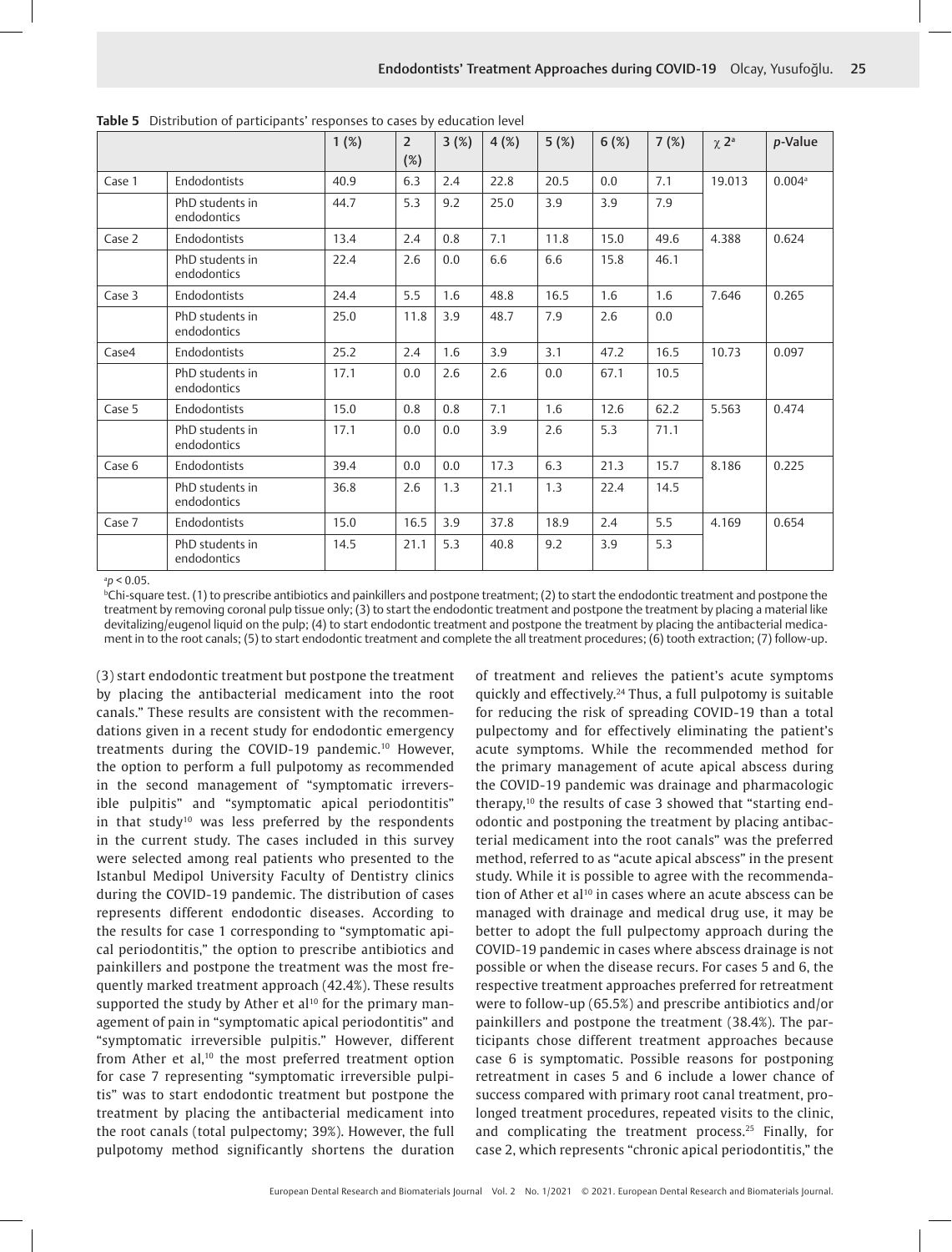|        |                    | 1(%) | 2(%) | 3(%) | 4(%) | 5(%) | 6(%) | 7(%) | $\chi$ 2 <sup>a</sup> | $p$ -Value |
|--------|--------------------|------|------|------|------|------|------|------|-----------------------|------------|
|        |                    | 46.4 | 5.8  | 5.8  | 22.5 | 8.0  | 2.2  | 9.4  | 31.495                | 0.002      |
| Case 1 | University clinics |      |      |      |      |      |      |      |                       |            |
|        | Private clinics    | 23.3 | 7.0  | 4.7  | 23.3 | 37.2 | 0.0  | 4.7  |                       |            |
|        | Public clinics     | 54.5 | 4.5  | 0.0  | 31.8 | 9.1  | 0.0  | 0.0  |                       |            |
| Case 2 | University clinics | 18.1 | 2.9  | 0.7  | 8.0  | 7.2  | 15.2 | 47.8 | 11.471                | 0.489      |
|        | Private clinics    | 16.3 | 0.0  | 0.0  | 4.7  | 20.9 | 14.0 | 44.2 |                       |            |
|        | Public clinics     | 9.1  | 4.5  | 0.0  | 4.5  | 4.5  | 18.2 | 59.1 |                       |            |
| Case 3 | University clinics | 25.4 | 9.4  | 3.6  | 50.0 | 8.0  | 2.2  | 1.4  | 28.196                | 0.005      |
|        | Private clinics    | 16.3 | 4.7  | 0.0  | 44.2 | 34.9 | 0.0  | 0.0  |                       |            |
|        | Public clinics     | 36.4 | 4.5  | 0.0  | 50.0 | 4.5  | 4.5  | 0.0  |                       |            |
| Case 4 | University clinics | 19.6 | 0.7  | 2.2  | 4.3  | 0.7  | 57.2 | 15.2 | 16.985                | 0.15       |
|        | Private clinics    | 23.3 | 4.7  | 0.0  | 2.3  | 7.0  | 51.2 | 11.6 |                       |            |
|        | Public clinics     | 36.4 | 0.0  | 4.5  | 0.0  | 0.0  | 45.5 | 13.6 |                       |            |
| Case 5 | University clinics | 15.9 | 0.0  | 0.0  | 1.4  | 2.2  | 9.4  | 71.0 | 34.413                | 0.001      |
|        | Private clinics    | 9.3  | 2.3  | 0.0  | 18.6 | 2.3  | 11.6 | 55.8 |                       |            |
|        | Public clinics     | 27.3 | 0.0  | 4.5  | 9.1  | 0.0  | 9.1  | 50.0 |                       |            |
| Case 6 | University clinics | 35.5 | 1.4  | 0.7  | 18.1 | 2.2  | 25.4 | 16.7 | 20.106                | 0.065      |
|        | Private clinics    | 37.2 | 0.0  | 0.0  | 23.3 | 14.0 | 11.6 | 14.0 |                       |            |
|        | Public clinics     | 59.1 | 0.0  | 0.0  | 13.6 | 0.0  | 18.2 | 9.1  |                       |            |
| Case 7 | University clinics | 15.9 | 19.6 | 3.6  | 37.0 | 11.6 | 4.3  | 8.0  | 23.829                | 0.021      |
|        | Private clinics    | 9.3  | 16.3 | 9.3  | 34.9 | 30.2 | 0.0  | 0.0  |                       |            |
|        | Public clinics     | 18.2 | 13.6 | 0.0  | 59.1 | 9.1  | 0.0  | 0.0  |                       |            |

**Table 6** Distribution of participants' responses to cases by working place

#### a *p* < 0.05.

b Chi-square test. (1) to prescribe antibiotics and painkillers and postpone treatment; (2) to start the endodontic treatment and postpone the treatment by removing coronal pulp tissue only; (3) to start the endodontic treatment and postpone the treatment by placing a material like devitalizing/eugenol liquid on the pulp; (4) to start endodontic treatment and postpone the treatment by placing the antibacterial medicament in to the root canals; (5) to start endodontic treatment and complete the all treatment procedures; (6) tooth extraction; (7) follow-up.

respondents preferred the follow-up option (48.3%), most likely because of the absence of pain or history of periapical swelling. This result is a suitable approach to case 2 to reduce the risk of spreading COVID-19 and to avoid endangering the patient's health for a nonemergency dental treatment. For case 4, 54.7% of the participants opted to extract the third molar tooth. This preference may relate to the possibility of complications occurring during the endodontic treatment of third molar teeth, difficulty accessing the tooth, the possibility of encountering an abnormal root canal structure, and differences in the eruption pattern. If adjacent teeth are present in the mouth and are intact, it may be possible to extract these teeth. However, the positive aspects of this approach include that these teeth do not require a prosthetic restoration following the extraction and thus effectively eliminate the endodontic emergency. Depending on the characteristics of the case and the dental professional's experience, minimally invasive dental treatments (MIDT) may be recommended in cases with such profound caries with no signs of periapical infection and intact coronal integrity. MIDT for deep dentin caries are conservative techniques that preserve the tooth structure as much as possible and prevent irreversible pulp damage. These techniques, which include atraumatic restorative treatment (ART) and selective

caries tissue removal (e.g., indirect pulp capping, stepwise removal, and selective removal to soft dentine),<sup>26</sup> are valuable during the COVID-19 pandemic because they reduce aerosol formation in the environment and minimize the need for endodontic treatment and subsequent prosthetic rehabilitation, thus lowering the risk of transmission. Among these treatments, ART is an MIDT method that is supported by scientific evidence, limits the removal of natural tooth structure, has a positive effect on the patient's quality of life, and is cost effective.<sup>26,27</sup> In the profound caries lesions extending into the pulpal third or quarter of the dentine radiographically, selective removal to soft dentine or stepwise removal with the advantage of not requiring a second visit may also be an appropriate treatment option.26,28 In cases that require root canal treatment, treatment should be completed as soon as possible and in a single session without sacrificing quality, thus reducing exposure of the patient and the dental team to the virus during treatment and preventing the spread of the disease due to repeated sessions. The use of a rubber dam during endodontic treatment is important for reducing aerosol formation significantly. In addition, working with a dental loop or an operation microscope is preferred because it allows the patient to work at a certain distance and also facilitates the dentist's work in solving some complex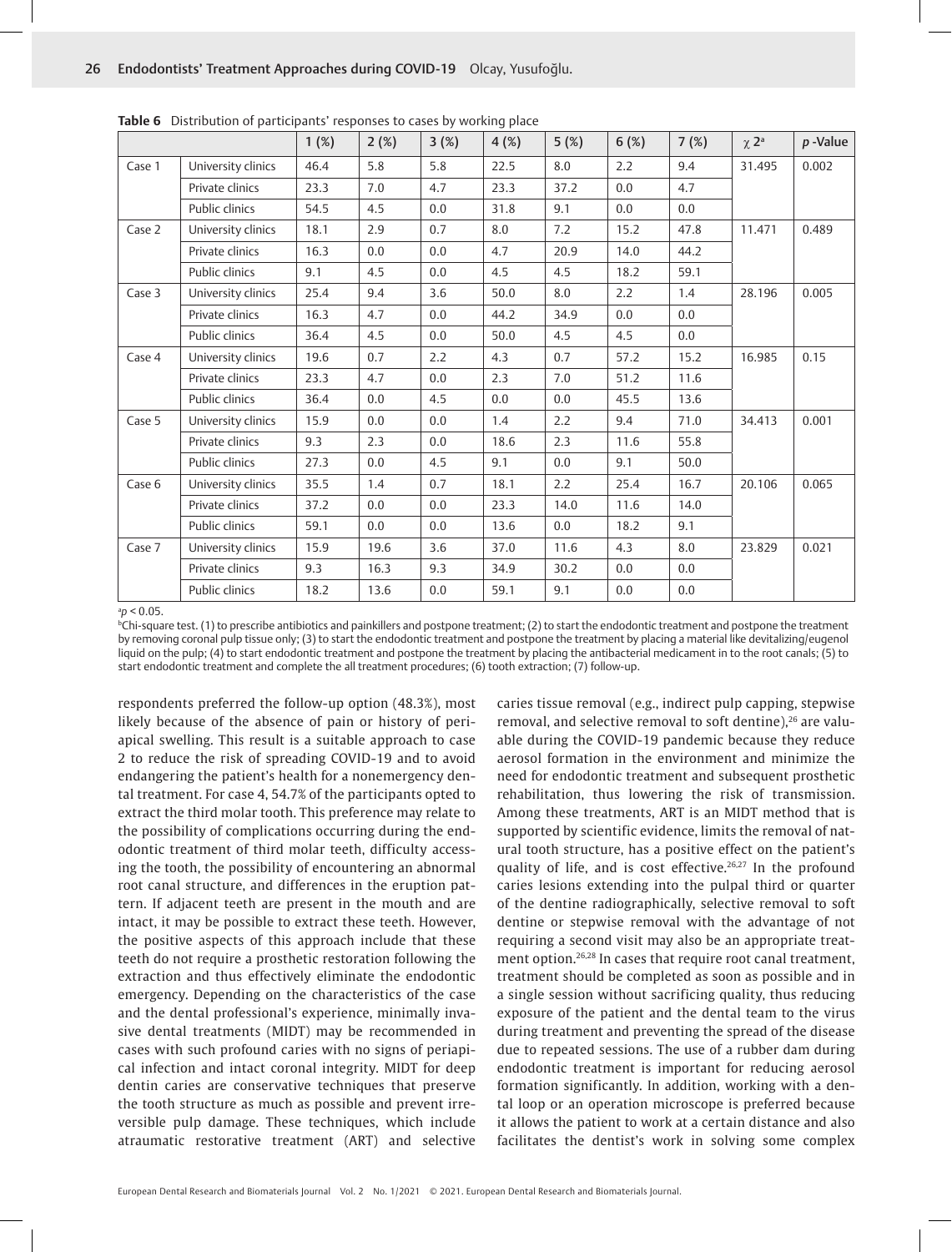clinical problems that were previously not possible without the help of magnifying devices.29

## **Conclusion**

In conclusion, deep carious teeth should be treated with minimally invasive methods as much as possible, and the treatment should be delayed by eliminating the patient's acute symptoms during the pandemic process for teeth that require root canal treatment. In the postpandemic process, it should be aimed to complete the treatment in a single session and optimum time taking the necessary precautions in a safe environment.

#### **Note**

The results of this study were presented as a poster presentation at IAPD20 Virtual on September 13–17, 2020.

#### **Ethical Approval**

Ethical approval of the study design was obtained from the Institutional Review Board of Istanbul Medipol University (Approval Number:10840098–604.01.01-E.14696/326) and Ministry of Health of Turkey. Verbal consent was obtained from the patients whose radiographs were used for reference in the study. Additionally, all procedures performed in studies involving human participants were in accordance with the ethical standards of the institutional and/or national research committee and with the 1964 Helsinki declaration and its later amendments or comparable ethical standards.

### **Authors' Contributions**

K.O.: conceptualization, methodology, software data curation, preparing the original draft; S.I.Y.: methodology, visualization, investigation, reviewing and editing the manuscript.

#### **Funding**

None.

#### **Conflict of Interest**

None declared.

## **Acknowledgments**

The authors would like to thank Hatice Karakaş for her assistance in the statistical analysis.

#### **References**

- 1 World Health Organization. Pneumonia of cause-China. Available at: https://www.who.int/csr/don/05-january-2020-pneumonia-of-unkown-cause-china/en/. Accessed: March 12, 2021
- 2 Zhu N, Zhang D, Wang W, et al; China Novel Coronavirus Investigating and Research Team. A novel coronavirus from patients with pneumonia in China, 2019. N Engl J Med 2020;382(8):727–733
- 3 Chan JF, Yuan S, Kok KH, et al. A familial cluster of pneumonia associated with the 2019 novel coronavirus indicating person-to-person transmission: a study of a family cluster. Lancet 2020;395(10223) :514–523
- 4 Peng X, Xu X, Li Y, Cheng L, Zhou X, Ren B. Transmission routes of 2019-nCoV and controls in dental practice. Int J Oral Sci 2020;12(1):9
- 5 To KK, Tsang OT, Yip CC, et al. Consistent detection of 2019 novel coronavirus in saliva. Clin Infect Dis 2020;71(15):841–843
- 6 Zou X, Chen K, Zou J, Han P, Hao J, Han Z. Single-cell RNA-seq data analysis on the receptor ACE2 expression reveals the potential risk of different human organs vulnerable to 2019-nCoV infection. Front Med 2020;14(2):185–192
- 7 Xu H, Zhong L, Deng J, et al. High expression of ACE2 receptor of 2019-nCoV on the epithelial cells of oral mucosa. Int J Oral Sci 2020;12(1):8
- 8 Coulthard P. Dentistry and coronavirus (COVID-19) moral decision-making. Br Dent J 2020;228(7):503–505
- 9 Backer JA, Klinkenberg D, Wallinga J. Incubation period of 2019 novel coronavirus (2019-nCoV) infections among travellers from Wuhan, China, 20-28 January 2020. Euro Surveill 2020;25(5):2000062
- 10 Ather A, Patel B, Ruparel NB, Diogenes A, Hargreaves KM. Coronavirus disease 19 (COVID-19): implications for clinical dental care. J Endod 2020;46(5):584–595
- 11 Guan WJ, Ni ZY, Hu Y, et al; China Medical Treatment Expert Group for Covid-19. Clinical characteristics of coronavirus disease 2019 in China. N Engl J Med 2020;382(18):1708–1720
- 12 Rothe C, Schunk M, Sothmann P, et al. Transmission of 2019-nCoV infection from an asymptomatic contact in Germany. N Engl J Med 2020;382(10):970–971
- 13 Huang SM, Huang JY, Yu HC, Su NY, Chang YC. Trends, demographics, and conditions of emergency dental visits in Taiwan 1997-2013: A nationwide population-based retrospective study. J Formos Med Assoc 2019;118(2):582–587
- 14 Yu J, Zhang T, Zhao D, Haapasalo M, Shen Y. Characteristics of Endodontic Emergencies during Coronavirus Disease 2019 Outbreak in Wuhan. J Endod 2020;46(6):730–735
- 15 Alharbi A, Alharbi S, Alqaidi S. Guidelines for dental care provision during the COVID-19 pandemic. Saudi Dent J 2020;32(4):181–186
- 16 van Doremalen N, Bushmaker T, Morris DH, et al. Aerosol and surface stability of SARS-CoV-2 as compared with SARS-CoV-1. N Engl J Med 2020;382(16):1564–1567
- 17 Turkish Ministry of Health Guideline. COVID-19 Rehberi. T.C. Sağlık Bakanlığı Halk Sağlığı Genel Müdürlüğü. Bilim Kurulu Çalışması. Ankara. Available at: https://covid19.saglik.gov.tr/TR-66337/genel-bilgiler-epidemiyoloji-ve-tani.html Accessed: March 12, 2021
- 18 Turkish Ministry of Health Guideline. COVID-19 Pandemisinde Normalleşme Döneminde Sağlık Kurumlarında Çalışma Rehberi. Available at: https://covid19.saglik.gov.tr/TR-66532/ saglik-kurumlarinda-calisma-rehberi-ve-enfeksiyon-kontrol-onlemleri.html Accessed: March 12, 2021
- 19 Modi PD, Nair G, Uppe A, et al. COVID-19 awareness among healthcare students and professionals in mumbai metropolitan region: a questionnaire-based survey. Cureus 2020;12(4):e7514
- 20 Ahmed MA, Jouhar R, Ahmed N, et al. Fear and practice modifications among dentists to combat novel coronavirus disease (COVID-19) outbreak. Int J Environ Res Public Health 2020;17(8):2821
- 21 Duruk G, Gümüşboğa ZS, Çolak C. Investigation of Turkish dentists' clinical attitudes and behaviors towards the COVID-19 pandemic: a survey study. Braz Oral Res 2020;34:e054
- 22 Khader Y, Al Nsour M, Al-Batayneh OB, et al. Dentists' Awareness, Perception, and Attitude Regarding COVID-19 and Infection Control: Cross-Sectional Study Among Jordanian Dentists. JMIR Public Health Surveill 2020;6(2):e18798
- 23 Turkish Dental Association. Diş Hekimliğinde Acil Uygulamalar. Sağlık Kurumlarına Yönelik Alınacak Uygulamaların Belirlenmesi. Available at: http://www.tdb.org.tr/icerik\_ goster.php?Id=3427. Accessed: March 12, 2021